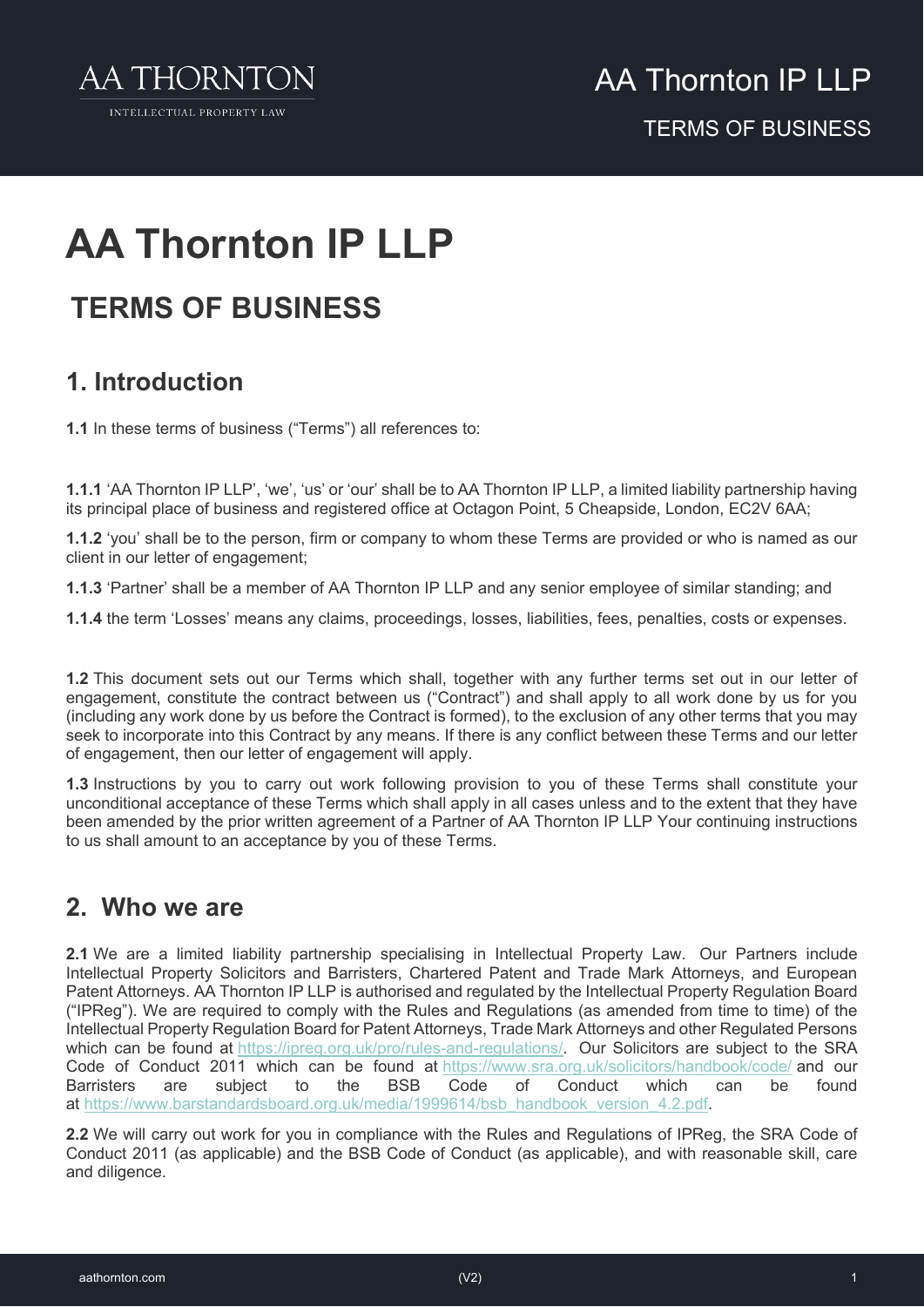

### **3. Office hours**

Our offices are open on weekdays only, excluding UK public holidays, between the hours of 09:00 and 17:00. Correspondence (including, but not limited to, mail, faxes, couriers and emails) received outside of these hours, other than by prior arrangement, will not be guaranteed attention until the next working day.

### **4. The work we do for you**

**4.1** We will carry out specific work for you on your instructions. We may also be instructed to act on a retained basis. This will mean we carry out ongoing work on a matter or matters from time to time. If there are any specific terms governing our relationship in relation to work carried out on a retained basis, such terms will be set out in our letter of engagement.

**4.2** We shall be entitled to assume that the person or persons providing us with instructions on your behalf has or have actual authority to do so, and that all information provided by such person or persons on your behalf is relevant. accurate, complete, and can be relied upon by us without the need for any verification by us. Any oral instructions should be confirmed in writing and where they are not so confirmed we shall have no liability for any misunderstanding or misinterpretation which may arise from such instructions.

**4.3** Where we are instructed by one or more clients (persons or legal entities), the liability of each is joint and several. Each client irrevocably permits us to disclose to any other of the joint clients any information relevant to the retainer. If any joint client ends this permission during the retainer, or a conflict arises between them, we may suspend or terminate the retainer.

**4.4** Once you have provided authority to us to give an undertaking to another party for the payment of any sum or the performance of any action, you are deemed to provide us with authority to perform that undertaking subject to our reasonable satisfaction that the terms of the undertaking have been met.

**4.5** We will have no liability to you for any Losses arising as a result of any instructions or information supplied by you being provided late, being incomplete, incorrect, inaccurate, illegible, out of sequence, in the wrong form or otherwise being inadequate.

**4.6** Offices or registries at which intellectual property rights are registered, including but not limited to, the UK Intellectual Property Office, the European Patent Office, the World Intellectual Property Organization and European Union Intellectual Property Office, impose time limits in connection with steps to be taken during and after the relevant intellectual property registration processes. These time limits are important and failure to comply with them can lead to irretrievable loss of rights. We will use reasonable endeavours to inform you of any relevant time limits. We may provide you with reminders, although we do not undertake to do so. You must provide clear, complete and accurate instructions in good time to enable us to act within the relevant time limits, taking into account the scale and nature of the task, international time-differences, weekends, normal office hours and public holidays in whatever country the relevant office or registry is located. We will not be liable for Losses which may be incurred by you if you do not comply with your obligations under this clause 4.6.

**4.7** Without prejudice to clause 4.6, if you provide instructions at a time we consider to be later than they ought to have been provided, and we consider that they have been received in sufficient time to act on them and do so act, then we may raise an additional charge to reflect the urgency of the matter which you will be liable to pay.

**4.8** Your instructions will be acted upon within a reasonable time of their receipt taking into account the circumstances, including any urgency.

**4.9** We will not be bound by any specific time period for the completion of work or the provision of information unless we have confirmed receipt of instructions in writing and agreed to act within the time period concerned.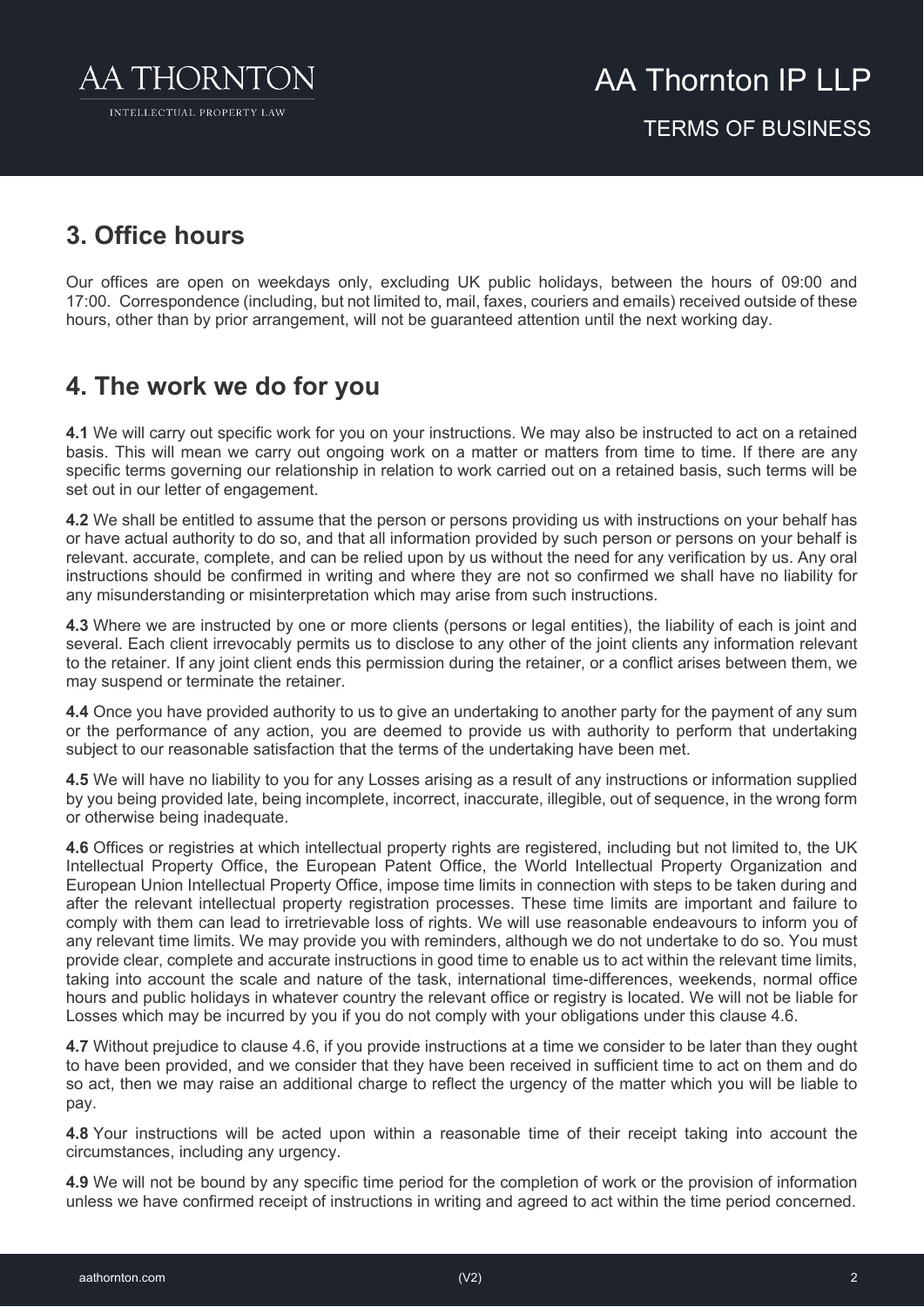

INTELLECTUAL PROPERTY LAW

### AA Thornton IP I I P TERMS OF BUSINESS

**4.10** You must notify us promptly of any change of your name or address, change in the nature of your personal or corporate status or constitution and any change of ownership of, or interest held in, any intellectual property rights which you own or in which you have an interest. Many of these changes need to be officially registered, and/or may have an effect on intellectual property rights. We will not be responsible for any loss of, or other effect on, rights arising from your failure to inform us of such changes.

**4.11** We will normally communicate with you by post or non-encrypted email. Because of the nature of email communications these may not be secure and confidentiality in them may be compromised. Further, there may be late receipt or non-receipt of emails in some circumstances. We cannot accept responsibility for any late receipt or non-receipt of emails. If you wish us to communicate with you using other methods, then you must tell us. We shall assume, unless you tell us otherwise, that you accept the risks involved in using the methods referred to in this clause 4.11.

**4.12** We will take reasonable precautions to protect any documents and data which you may send to us within emails although you accept that such documents and data may become corrupted or viruses may become attached to emails despite us having taken such precautions. Subject to our obligations under relevant data protection legislation, we cannot accept responsibility for any corruption of documents or data provided by you or for the consequences of any email viruses.

**4.13** The Consumer Contracts (Information, Cancellation and Additional Charges) Regulations 2013 may apply to work carried out on your behalf following online or telephone sales of our services to you. These Regulations apply where you are an individual acting for purposes which are wholly or mainly outside your trade, business, craft or profession. If the Regulations do apply, then you have the right to cancel your instructions within fourteen working days without charge unless you have confirmed your instructions to us at a meeting at our offices or you have agreed in the meantime that we should commence work. If you have authorised us to commence work then we may charge you for the work which was done, even if you subsequently cancel your instructions.

### **5. Authorisation to Act – Third Parties**

**5.1** You authorise us to complete and sign such official forms and applications as are necessary or desirable to carry out your instructions. You warrant that the information which you provide to us in connection with such instructions is accurate and complete and, so far as you are aware, will not cause us to breach any applicable laws or regulations of any country. You agree to indemnify us in respect of any Losses incurred by us in connection with the completion of such forms and applications.

**5.2** In the course of carrying out work we may need to instruct third parties to act on your behalf. These third parties may include patent attorneys, trade mark attorneys, lawyers, solicitors, barristers, specialist searchers, translators, renewal agents or others. We may seek your approval prior to making such appointment but we are authorised by these Terms to instruct such third parties directly on your behalf, without seeking such approval, if we consider it necessary in order to comply with instructions you have provided. We may in some cases require you to execute a power of attorney or similar document to allow us to do so.

**5.3** If we propose to you that any particular third party is engaged on your behalf, we will use reasonable endeavours to propose third parties with whom we have worked previously and who we believe have carried out their duties in a competent way. However, in some cases, for example where a patent attorney is required in a jurisdiction in which we have not previously engaged a patent attorney, we may propose the engagement of an attorney because he or she is listed in a professional directory or for other reasons. Although we will endeavour to appoint third parties we believe to be competent, you recognise and accept that these third parties are not part of AA Thornton IP LLP, we do not endorse or accept responsibility for the actions or omissions of any such third party, and we will not be liable for any of their acts, omissions or defaults. Your sole and exclusive right and remedy with respect to any claims arising out of or relating to any third party services will be against the third party and not us.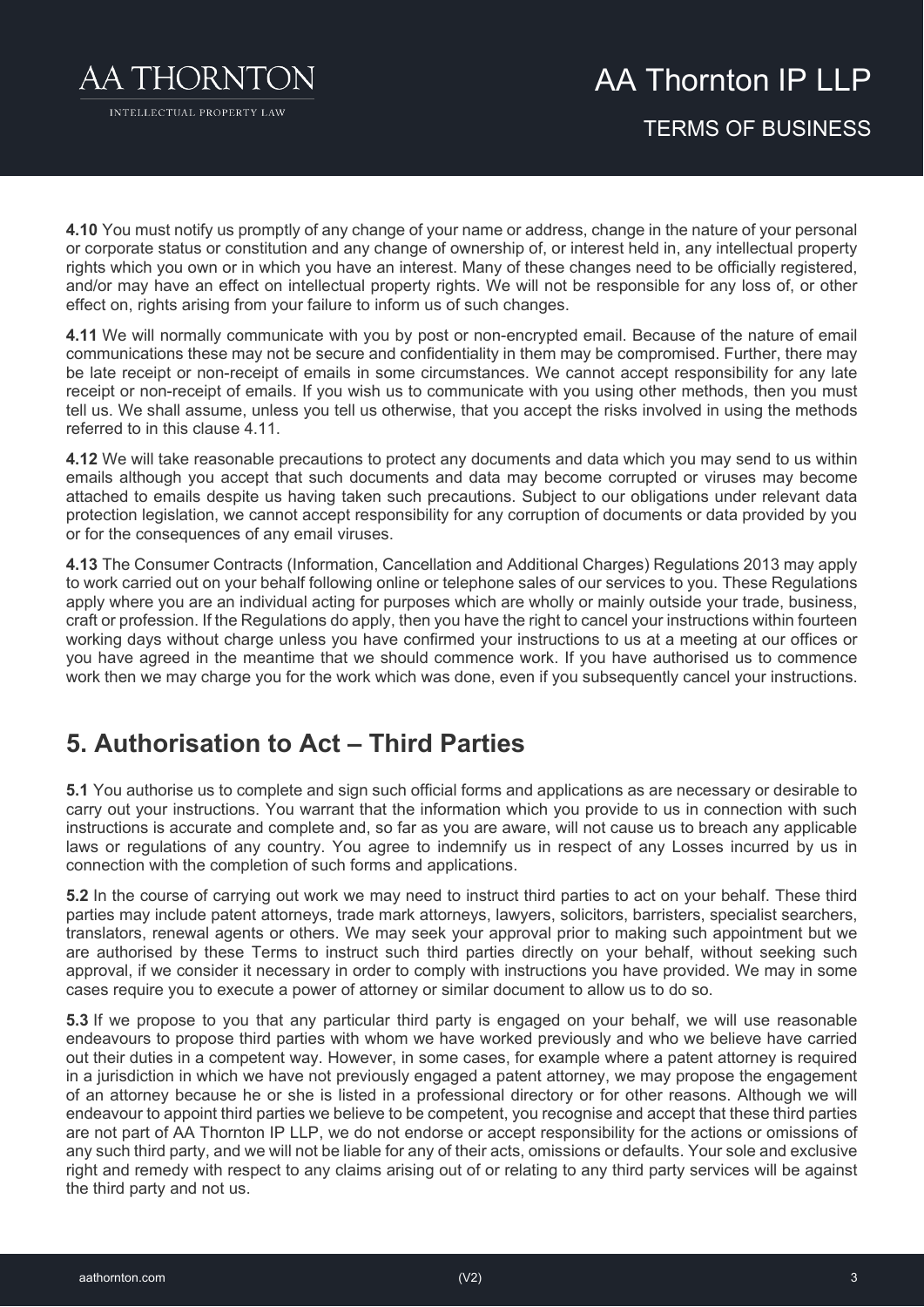

### **6. Estimates and Budgets for Charges**

**6.1** If requested, we will provide you with an estimate of future charges (including our fees). Any estimate will be given in good faith based on our knowledge at the time. However, as charges may be affected by matters beyond our control and the amount of work involved often cannot be accurately forecast, such estimates will not be binding. Where we consider it appropriate, we will charge for preparation of estimates and/or budgets which we prepare for you.

**6.2** If during the course of carrying out the work it becomes apparent to us that our actual charges are likely to materially exceed our estimate we will notify you as soon as practicable.

### **7. Our Fees**

**7.1** Our fees are normally based on our professional time spent on the matter, although other factors, for example, the size, nature, and complexity of the matter and how urgent it is, may be taken into account. The time spent will include all work, for example, telephone calls, drafting, and writing letters and emails. Fixed (service) charges may also apply in relation to specific tasks (for example, the filing of an application to register intellectual property rights). A copy of our tariff of fixed (service) charges as applicable from time to time is available on request. Our hourly rates are based on the qualifications and experience of the personnel involved. These rates are reviewed periodically and may change during the course of the work. We will advise you of any such changes. Our fees are calculated at the rates which are current when the work is carried out. Details of our current hourly rates for our personnel are available on request.

**7.2** You will be responsible for any disbursements we incur on your behalf in connection with the work that we do for you. These may include, for example and without limitation, official fees levied by the UK Intellectual Property Office, the European Patent Office, the World Intellectual Property Organization, the European Union Intellectual Property Office, and other national intellectual property offices, Counsel's fees, court fees and the costs of any experts or other agents (including translators or foreign lawyers). Such disbursements may also include items such as photocopying costs, couriers, travel and meeting expenses, and telephone charges. Where these disbursements are not in pounds sterling, in invoicing these to you we will apply an exchange rate which takes into account our costs and risks in making payments in foreign currencies. This exchange rate will be notified to you in writing on the face of each relevant invoice. You should notify us promptly, in writing, if you have a query in relation to any of our invoices.

**7.3** VAT is chargeable at the prevailing rate in force to UK clients on our fees and, where applicable, on disbursements. In the case of invoices addressed to persons outside the United Kingdom, VAT will be charged at the prevailing rate in force unless we are provided with the equivalent of a VAT number, or other information establishing that VAT is not chargeable. Our VAT registration number is 400198532.

**7.4** You will be responsible for the payment of all charges and other amounts arising from the work carried out by us. If you have agreed with a third party that they will pay all or any of the charges or other amounts due on your behalf and they fail to do so then, in accordance with these Terms of business, you will still be responsible for the payment of any outstanding amount due*.*

**7.5** Where you are entitled to recover our charges from a third party and you are registered for VAT, our invoice will be addressed to you to enable you to recover VAT and you must pay that VAT on delivery on our invoice*.*

**7.6** Our invoices must be paid without any deduction or withholding on account of taxes or other charges*.* If you are required by law to make a deduction or withholding you must pay such additional amount as may be necessary to ensure that we receive payment of the full amount of our invoice.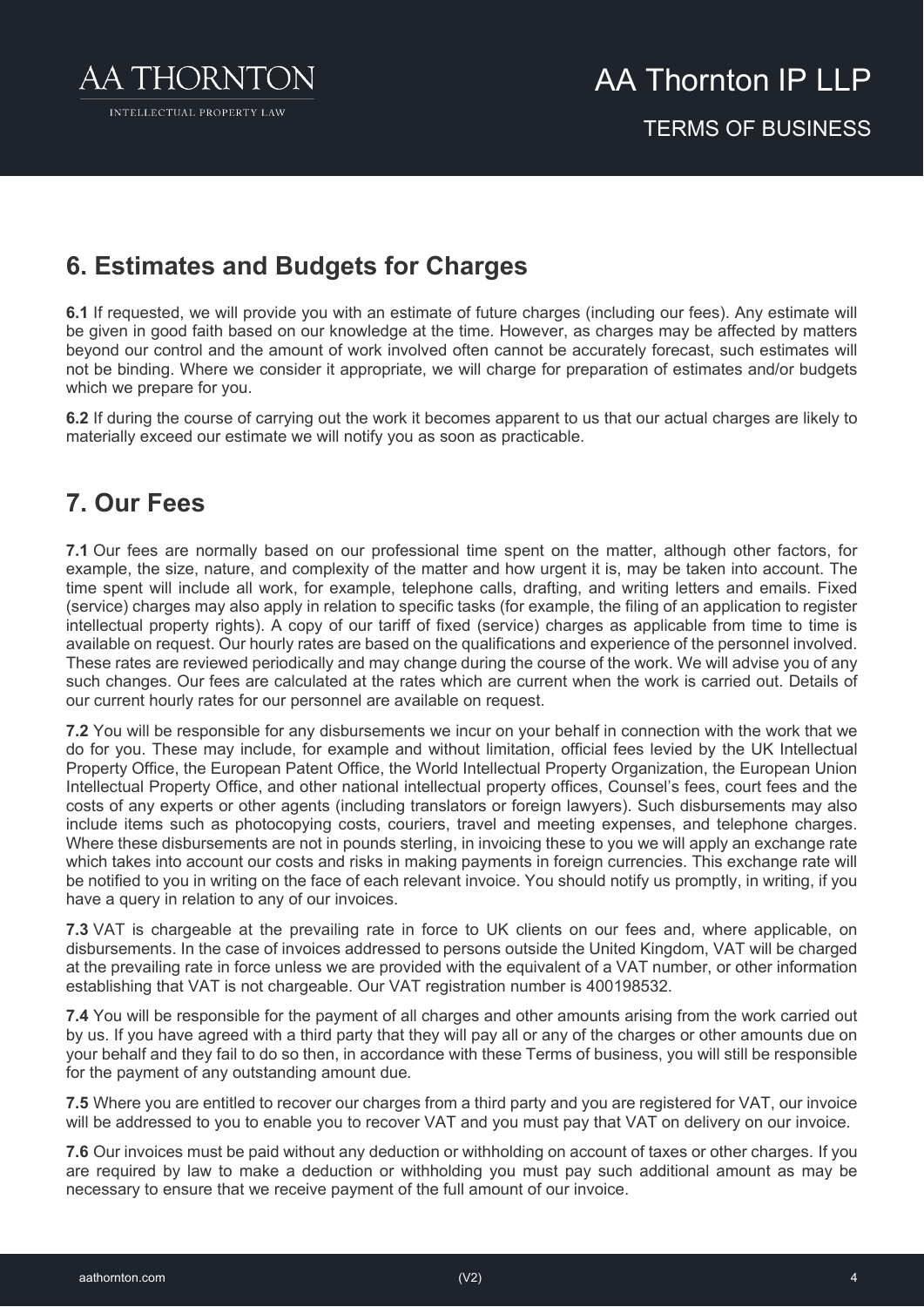

AA Thornton IP I I P

TERMS OF BUSINESS

**7.7** Unless credit terms are agreed, we will require payment on account of the total expected costs in a particular matter. Unless you have made special arrangements with us, we will always require payment on account to cover any anticipated disbursements (such as Patent Office fees and overseas attorneys' fees) which we may be required to pay on your behalf. We will not normally carry out any work until the requested payment has been received in our bank account in cleared funds. Sums received will be offset against our invoices, although the level of our fees will not be limited to the amount of any such advance payment.

### **8. Payment Terms**

**8.1** Our invoices are normally issued in pounds sterling and will be payable in pounds sterling unless we agree to accept payment in another currency in which case the exchange rate will be set at our reasonable discretion and you will be required to pay for the bank charges in relation to currency conversion. We reserve the right to issue interim invoices for work carried out.

**8.2** Unless otherwise agreed by us in writing our invoices are to be paid in full within 15 days of the invoice date.

**8.3** If our invoices are not paid in full by the due date then:

**(a)** we reserve the right to charge you statutory interest of 8% per annum above the Bank of England base rate on any amounts overdue, such interest to accrue on a day to day basis from the due date for payment until receipt by AA Thornton IP LLP of the full amount whether before or after any judgement.

**(b)** we may at our discretion suspend all further work on your behalf without any liability to you and notwithstanding that this may result in the irrevocable loss of or failure to obtain intellectual property rights (whether or not we have notified you of the prospective loss of any rights). Any such suspension of work shall be without prejudice to our right to invoice for any work undertaken, or costs or disbursements incurred, prior to such suspension. In circumstances where we have suspended work as a result of non-payment, we shall have no continuing responsibility to carry out any further work for you, or to deal with, or to forward to you, correspondence received by us; and

**(c)** you will indemnify us against any and all costs and expenses (including legal costs and expenses) on a full indemnity basis which we incur in recovering sums due without prejudice to any other rights or remedies available to us.

**8.4** Where you are acting as agent on behalf of a third party you will in all cases ultimately be responsible for our fees (and any other sums due to us), regardless of whether that third party has provided you with sufficient funds to meet our fees. We also reserve the right to contact that third party directly in the event of non-payment by you of our invoices or if you are not providing us with instructions in relation to work carried out for that third party*.* In the event that you request us to render our invoices to another person for services performed on your instructions and we agree to do so, you shall remain liable jointly and severally with that person for payment of those invoices. In this clause, where you are instructing us in your capacity as director or officer of a corporate entity "you" shall include yourself personally.

**8.5** We shall be entitled to a legal right, a lien and a contractual right to retain any money, documents or property belonging to you which are in our possession until all outstanding payments due to us from you have been paid in full. This applies irrespective of whether the money, documents or property relate to the matter in respect of which the outstanding amount relates.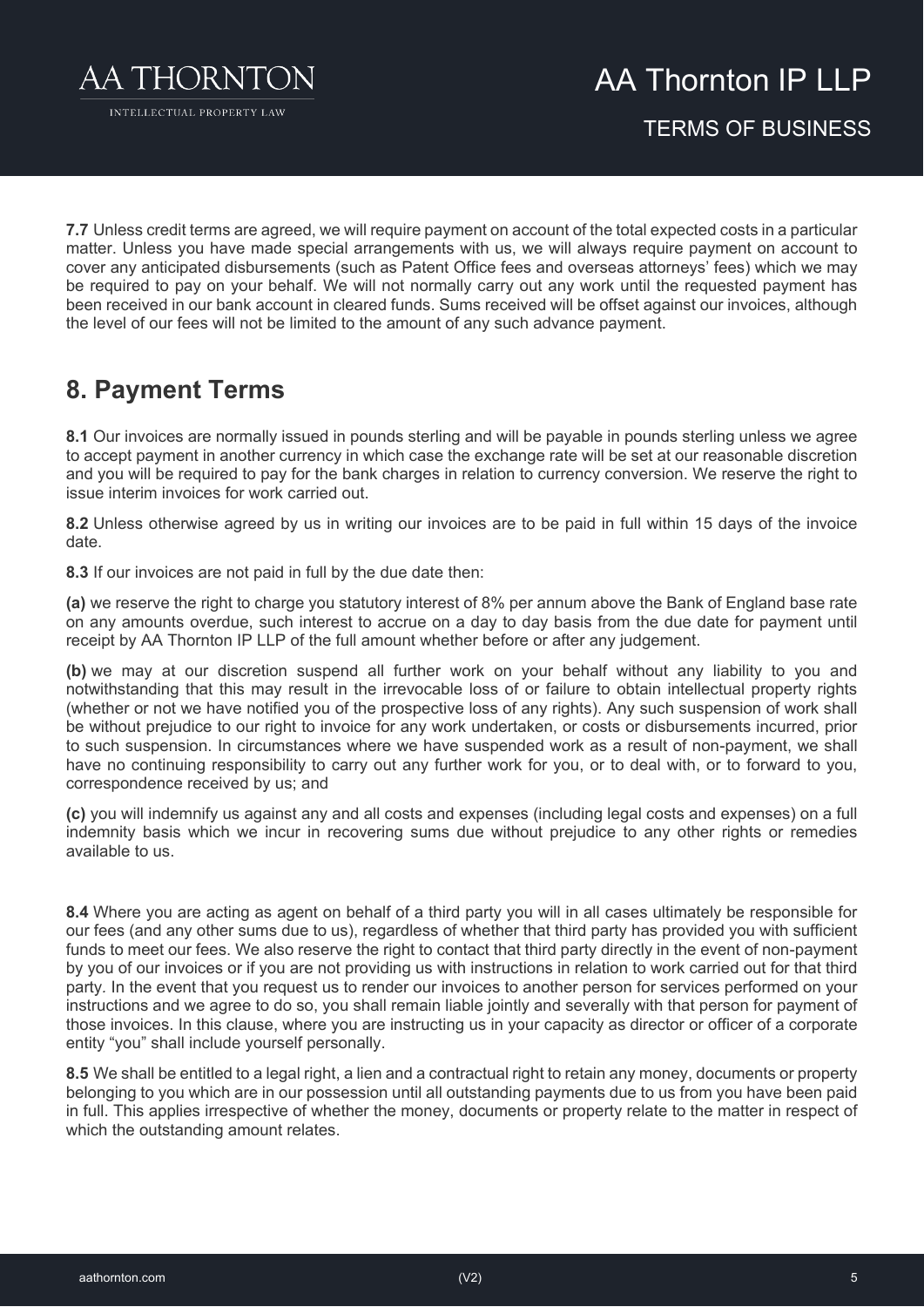

### **9. Ownership of Files and Our File Retention and Destruction Policy**

**9.1** The following terms concern the ownership of files and rights in material contained in files, together with our file retention and destruction policy.

**9.2** Our files and their contents remain our property at all times and we retain ownership of the copyright and all other intellectual property rights in the documentation and other work which we produce. You will have a non-exclusive and non-transferable licence to use the documentation and other work solely for the purpose for which they were prepared. If you do not pay us in full for our services in accordance with these Terms we reserve the right to give you notice terminating this licence with immediate effect.

**9.3** Following the closing of a file in relation to a specific matter it is our normal practice to retain our correspondence files, draft documents and other papers relating to that matter for a period of seven years from the date upon which the file is closed after which time all papers may be destroyed without further notice or liability to you.

**9.4** Our files relating to transactions or matters which may still be in force or current, but for which we no longer have any responsibility, will be retained or destroyed at our discretion without further notice or liability to you.

**9.5** Subject to clause 9.4, if you ask us to transfer files to other professional advisers, we will at our discretion and upon payment of our reasonable costs for doing so either provide duplicate files or agree to hand over relevant extracts from the files, subject to an undertaking from your new representative that we will be given access to those extracts should such access be required by us for any purpose.

### **10. Confidentiality**

**10.1** We will keep as confidential all confidential information relating to your business and affairs which we obtain in the course of carrying out our work for you except where disclosure is necessary or desirable in the course of carrying out your instructions, or is required by applicable law or regulation. You agree that we may disclose all such information to any overseas attorneys or third party advisers we instruct on your behalf in relation to the work and you also agree that we may disclose all such information to our insurers and professional advisers. You also agree that we may disclose all such information to patent offices, trade mark registries, design registries and other similar or equivalent intellectual property offices or registries in the course of acting for you, and you acknowledge that this will normally result in publication of such information. You will be responsible for any fees, disbursements or expenses incurred by us in dealing with such a disclosure.

**10.2** Our obligations under clause 10.1 will not include information which is in the public domain except where this has resulted from a breach by us of clause 10.1.

**10.3** Where we are undertaking work for you in conjunction with your other professional advisers, we will assume that we have your authority to discuss relevant confidential information with them unless you notify us otherwise.

**10.4** We will endeavour to disclose to you all material information which relates to you and your affairs. However, we will not disclose to you any such information in respect of which we owe a duty of confidentiality to a third party or an existing or former client.

### **11. Data Protection**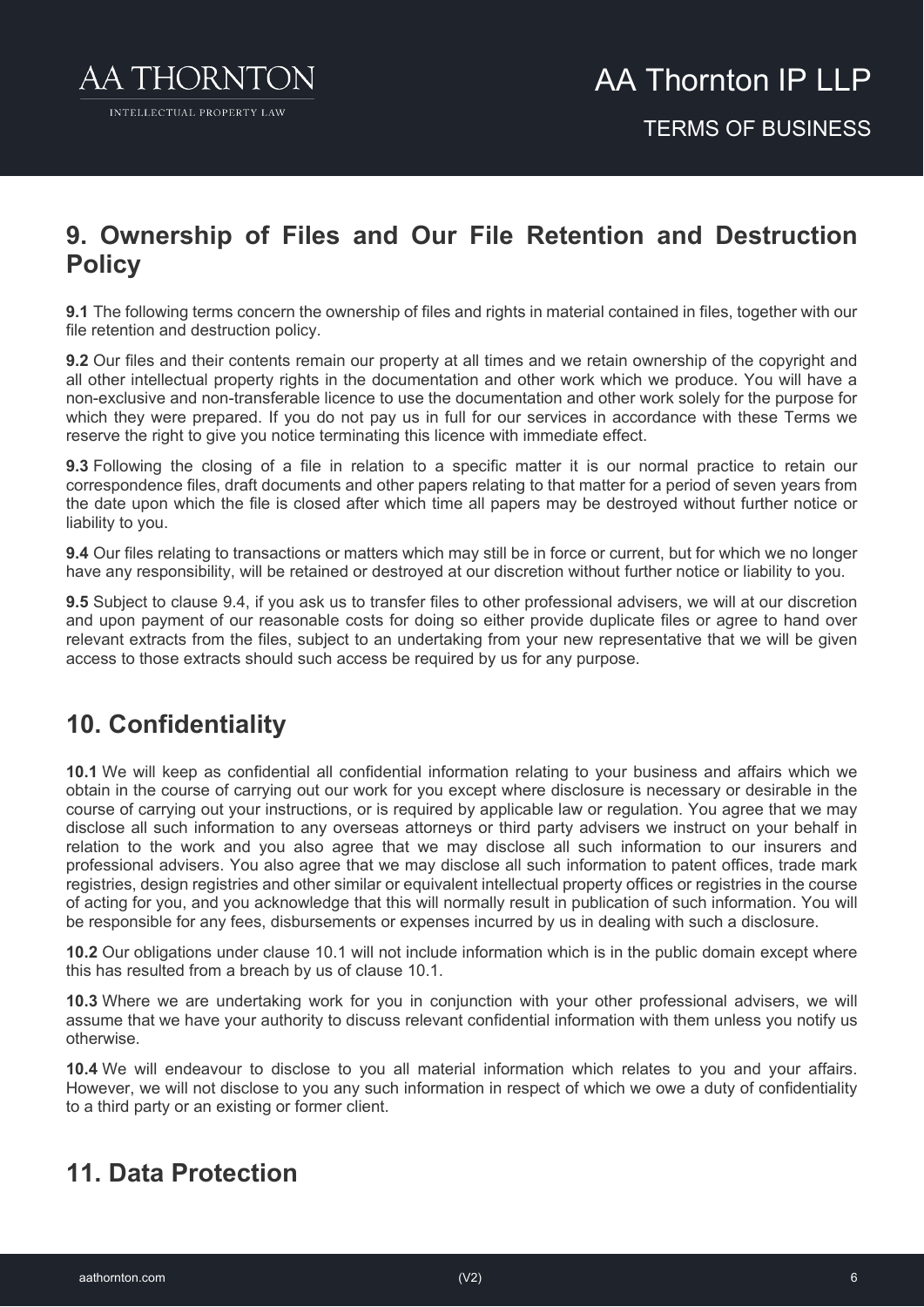

**11.1** In this clause 11:

**11.1.1** "Data Protection Legislation" means (i) the UK General Data Protection Regulation ("GDPR") and any national implementing laws, regulations and secondary legislation, as amended or updated from time to time, in the United Kingdom and (ii) any successor legislation to the GDPR;

**11.1.2** "data controller", "data processor" and "processing" shall have the same meanings as in the Data Protection Legislation and "processed" and "process" shall be construed in accordance with the definition of "processing"; and

**11.1.3** "Personal Data" means any information relating to an identified or identifiable natural person ("Data Subject"); an identifiable natural person is one who can be identified, directly or indirectly, in particular by reference to an identifier such as a name, an identification number, location data, an online identifier or to one or more factors specific to the physical, physiological, genetic, mental, economic, cultural or social identity of that natural person.

**11.2** AA Thornton IP LLP will collect and use your Personal Data, which will be processed in accordance with this clause and our privacy policy, a copy of which is available online at [https://www.aathornton.com/privacy](https://www.aathornton.com/privacy-policy/)[policy/.](https://www.aathornton.com/privacy-policy/) It explains the categories, sources, use, legal basis of processing and retention of personal data that we may hold. It also sets out your rights including your right to complain to the Information Commissioner's Office if we have failed to comply with our obligations in respect of your Personal Data. The privacy policy may be amended from time to time and we will notify you of any substantial changes.

**11.3** In respect of your Personal Data processed in accordance with this clause 11, AA Thornton IP LLP will act as a data controller.

**11.4** We rely on one or more of the following legal bases for processing your Personal Data:

**11.4**.**1** where you have given us your consent;

**11.4.2** where it is necessary to perform a contract we have entered into or are about to enter into with you; or

**11.4.3** where it is necessary for the purposes of our legitimate interests (or those of a third party) and your interests or fundamental rights and freedoms do not override those interests.

**11.5** Personal Data collected from you may be used for the following purposes:

**11.5.1** the provision of services by AA Thornton IP LLP;

**11.5.2** client administration;

**11.5.3** marketing; or

**11.5.4** as required by law.

**11.6** AA Thornton IP LLP may from time to time send marketing material about its services to you where it has obtained your consent to do so or if the services are similar to those which we have previously provided to you and you have been given an opportunity to opt out of future marketing at the time of the collection of that Personal Data. On sending you electronic marketing material, we will offer you the option of opting out of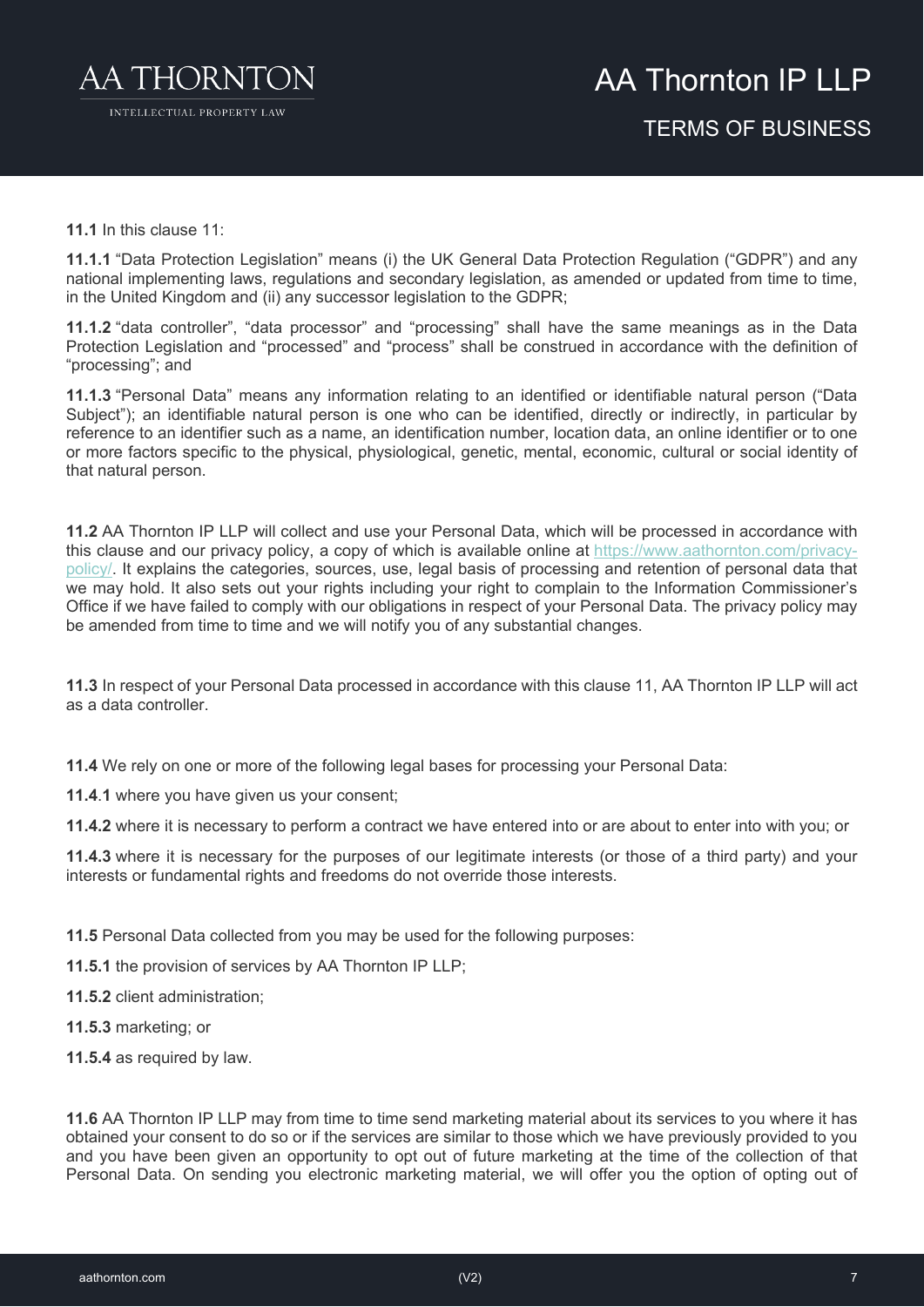

### AA Thornton IP I I P TERMS OF BUSINESS

receiving further marketing material with each such communication. You may also opt out of receiving marketing material by contacting our Marketing Department at [marketing@aathornton.com.](mailto:marketing@aathornton.com)

**11.7** For the purposes of providing our services to you, we may share your Personal Data with third parties including intellectual property offices, overseas attorneys, business partners, suppliers and subcontractors for the performance of any contract we enter into with them or you. In particular, we may share your Personal Data with CPA Global Limited, trading as Clarivate<sup>TM</sup>, for the purposes of registration, updating and renewal of intellectual property rights in other countries around the world. CPA Global Limited acts as a data processor in relation to your Personal Data.

**11.8** AA Thornton IP LLP and/or CPA Global Limited may be required to share your Personal Data with organisations that are located outside of the European Economic Area. Where we share your Personal Data in this way, we will only do so because it is necessary for the performance of your Contract with us. Alternatively, we will take other appropriate measures to ensure that safeguards are in place to protect your Personal Data.

**11.9** Further details about how AA Thornton IP LLP processes your Personal Data, including information on your rights under the Data Protection Legislation, can be found in our privacy policy at [https://www.aathornton.com/privacy-policy/.](https://www.aathornton.com/privacy-policy/) Any queries regarding the processing of Personal Data should be directed to Nick South at AA Thornton IP LLP, Octagon Point, 5 Cheapside, London, EC2V 6AA or at [ngs@aathornton.com.](mailto:ngs@aathornton.com) Individuals have the right to complain to the Information Commissioner's Office if they have concerns about the way we process their Personal Data although we would appreciate the opportunity to resolve your complaint in the first instance.

#### **12. Employees, Workers, Contractors or Other Individuals Connected to You**

**12.1** In order to provide our services to you it may be necessary for AA Thornton IP LLP to collect and use Personal Data belonging to other individuals employed by, represented by or otherwise connected to you and which you provide to us ("Third Party Personal Data"). We will process Third Party Personal Data in accordance with our privacy policy.

**12.2** You agree that you will procure all the necessary and appropriate consents to enable the lawful transfer of any Third Party Personal Data to us in order that we can provide our services, and that you will bring the provisions of this clause 12 to the attention of the individual concerned.

### **13. Searches**

Any searches you request may be carried out by ourselves, by intellectual property offices or registries, or by an independent specialist searching firm. We shall have no liability for any errors, omission or defects in any searches carried out by other entities. Due to the limitations and occasional errors in classifications, indices, computer databases and official records, no search can be guaranteed for comprehensiveness or accuracy. We will endeavour to point out any particular limitations when reporting search results to you and may recommend extending the scope of searches when we consider it in your interest to do so.

### **14. Indemnity and Threats of Proceedings**

If you ask us to make a threat of proceedings on your behalf (for example, relating to infringement of an intellectual property right) we may decline to do so on the basis that it may expose us to a claim. If we do act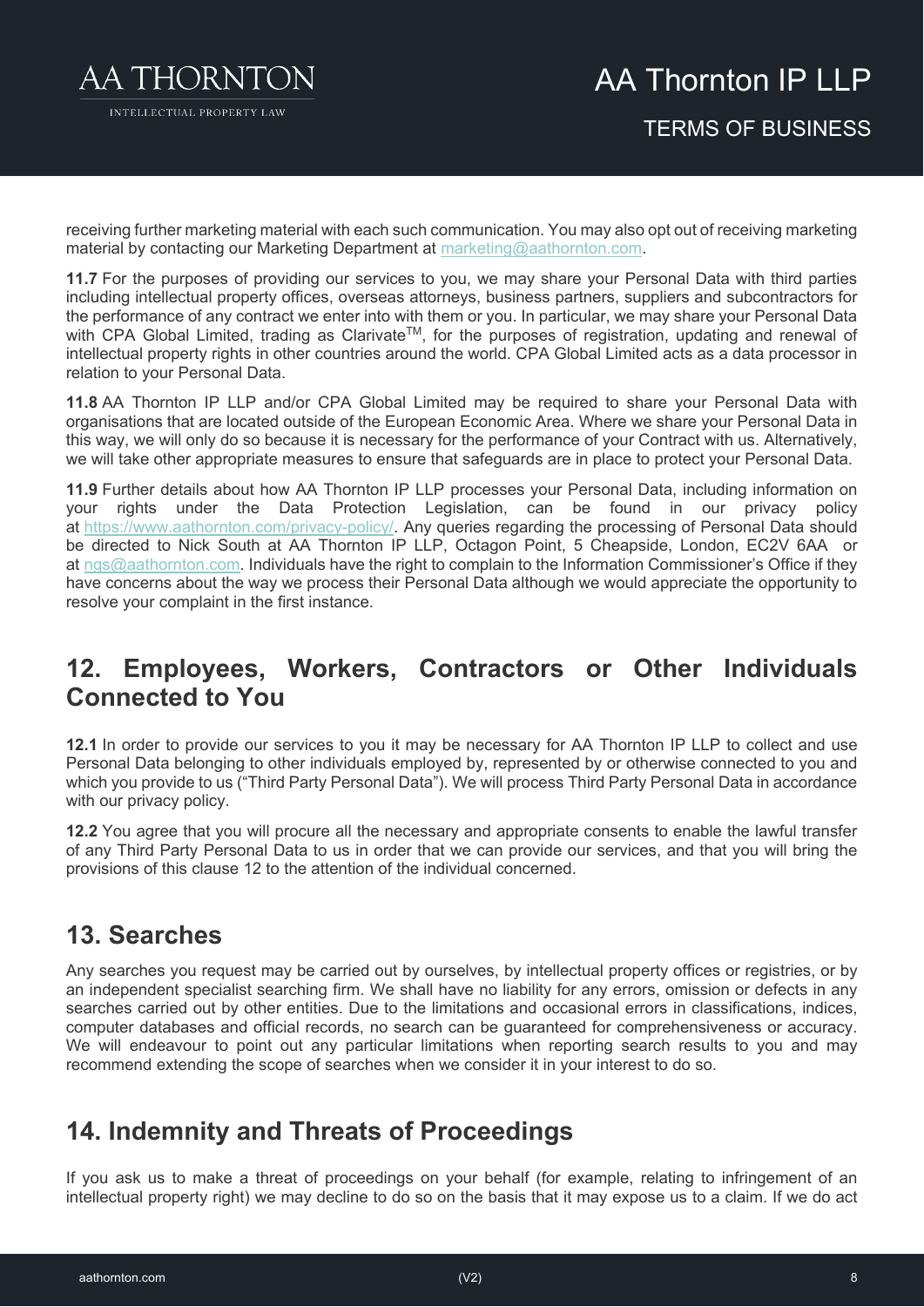

upon your instructions, you agree to give us an indemnity (in terms to be notified to you) against any loss or expense arising as a result of making the threat.

### **15. Limitation of Liability**

**15.1** Except to the extent that we expressly agree with you otherwise in writing these Terms shall not confer a benefit on any third party and no third party shall be entitled to enforce any of these Terms or otherwise rely on them.

**15.2** All advice, documents and information we give to you must only be used by you in connection with the matter on which we are providing you with our services and must not be disclosed to any third parties without our written consent. We shall have no liability to any third parties who seek to rely for any purpose on any advice, documents or information provided by us.

**15.3** We only provide advice on the law and practice relating to intellectual property matters in England & Wales as well as on applicable law and practice in the European Patent Office and the European Union Intellectual Property Office. We may, where appropriate, suggest that separate or further advice be taken from a barrister specialising in the appropriate area of intellectual property law. We do not advise directly on matters relating to foreign intellectual property laws (unless we agree to do so in our letter of engagement) and liaise with overseas attorneys where advice relating to foreign law is required. We do not accept responsibility for any advice given or work done by overseas attorneys.

**15.4** We shall not be liable for failing to provide services which relate to any matter which falls outside the scope of these Terms. We do not have any responsibility to notify or advise you in relation to any event or change in the law, or any expiry of your rights, which occurs after we have finished providing you with the relevant services.

- **15.5** Nothing in these Terms of business shall limit or exclude our liability for:
- **(a)** death or personal injury caused by our negligence or the negligence of our personnel;
- **(b)** fraud or fraudulent misrepresentation; or
- **(c)** any other liability which cannot be excluded or limited under applicable law.

**15.6** Subject to clause 15.5, we shall have no liability in contract, tort, negligence, for breach of statutory duty or otherwise for any of the following losses or damage (whether such losses or damage were foreseen, foreseeable, known or otherwise):

**(a)** loss or damage arising from errors or omissions in information or instructions provided by, or on behalf of, you, or from errors or omissions in reputable third party information sources, such as patent, trade mark and designs databases;

**(b)** loss of profit, loss of revenue, loss of contract, or loss of reputation or goodwill;

- **(c)** any indirect or consequential loss or damage howsoever caused; or
- **(d)** loss or damage caused by your breach of these Terms of business.

**15.7** Subject to clauses 15.5 and 15.6, our total liability to you in respect of any claim, or series of related claims, in contract, tort, negligence, for breach of statutory duty or otherwise whether arising out of, in connection with,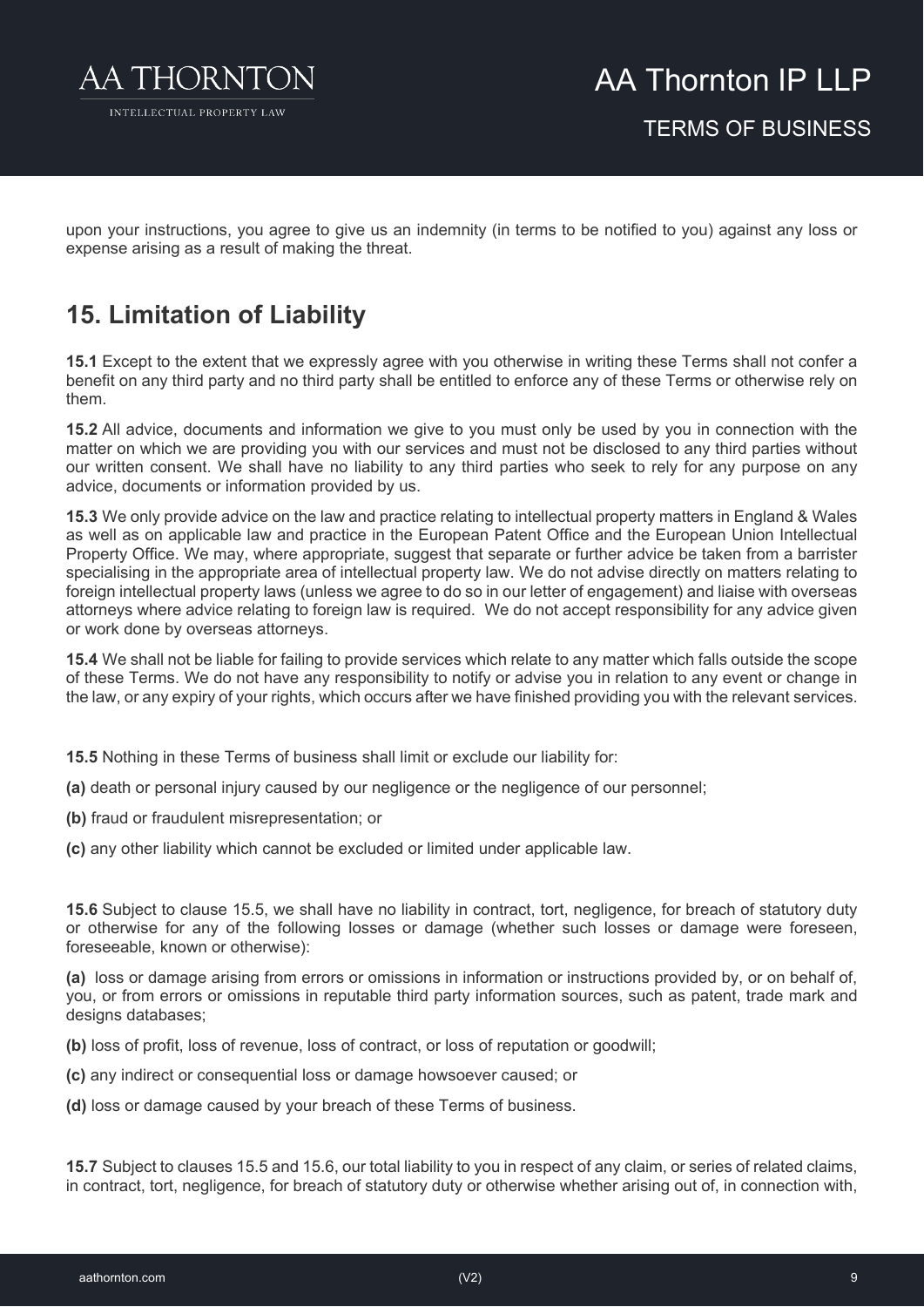

or in relation to, any of our services, or the supply or non-supply of any services or otherwise, under or in connection with this agreement shall be limited to the lesser of:

- **(a)** any direct loss suffered by you;
- **(b)** the limit of liability referred to in our letter of engagement; or

**(c)** the extent of our available professional indemnity insurance from time to time, details of which are available upon request.

**15.8** We will not be liable to you for any Losses arising as a result of the performance of the work being adversely affected by circumstances beyond our reasonable control. We will however notify you as soon as practicable after becoming aware of such circumstances and the effect which they may have on the performance of the work.

**15.9** Under no circumstances shall we be liable to you for the negligent acts or advice of or breach of contract by third party advisers or other third parties who may be instructed in relation to our work for you.

**15.10** In the event that you are advised by one or more other professional advisers in relation to a matter on which we are engaged and a limitation of liability has been agreed in relation to one or more of them, our liability to you in connection with our engagement will not be increased because of the limitation of liability agreed with other such advisers.

**15.11** Your Contract is with AA Thornton IP LLP. This is a limited liability partnership and it shall be a condition of this Contract that only AA Thornton IP LLP may be liable in respect of any breach of contract, negligence or other default relating thereto for the advice provided by Partners, consultants, employees and other representatives of AA Thornton LLP. Partners, consultants, employees and other representatives of AA Thornton LLP are not personally liable for the services and advice they provide to you and you shall not in any circumstances make a claim against any Partner, consultants, employee, or other representatives of AA Thornton IP LLP in connection with this Contract or the services we provide under it, save where by law such liability cannot be excluded.

**15.12** We may, at any time, transfer our business and assets to another entity incorporated by us to carry on our practice, or in connection with a merger of our practice with another one. If we do this then, with effect from the time that we notify you that we have done so, all of our rights and obligations arising out of or relating to our services (whether past, ongoing or future) shall transfer to that entity which shall be solely responsible for the performance of the services thereafter. Accordingly, you shall at that time be deemed to irrevocably release us from all our obligations and liabilities to you, and to accept instead the obligations and liability of that entity towards you.

### **16. Conflicts of Interest**

**16.1** We will not act simultaneously for two clients whose interests in a matter on which we are advising conflict unless we are prepared to do so, both clients give their informed consent to such an arrangement, and that arrangement is permitted by the IPReg Rules and Regulations and/or the SRA Code of Conduct in force at the relevant time.

**16.2** We will not act for a client where our interests, or those of a partner or employee, conflict with the interests of the client.

**16.3** When accepting work for a new client we do try to identify conflicts of interest that may preclude us from acting. Sometimes conflicts arise later because, for example, our clients acquire new companies or diversify into new areas of business. In such circumstances we reserve the right to refuse to carry out any further work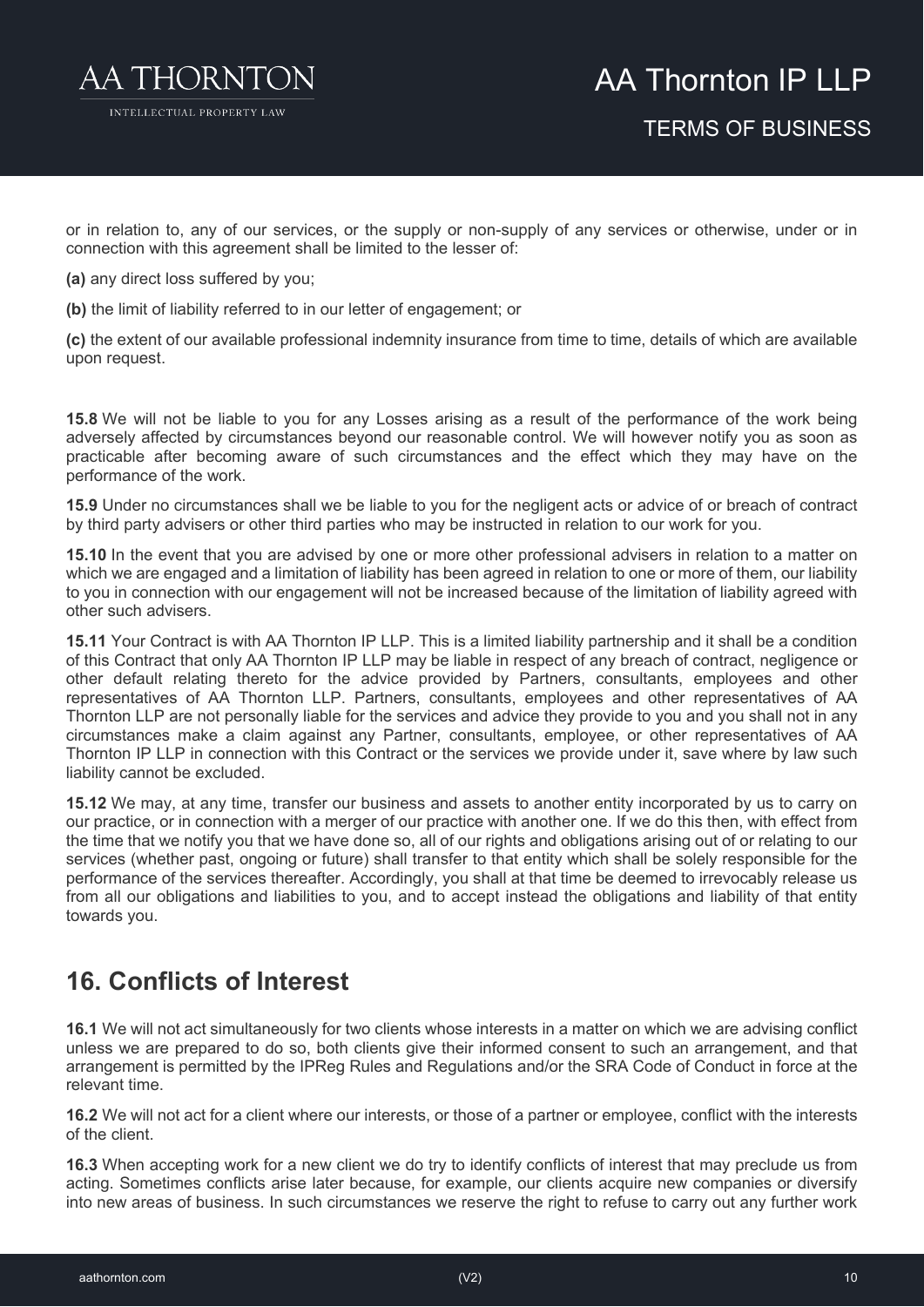

for one or more of the clients affected by the conflict. Due to obligations of confidentiality it is often not possible for us to give details of any other client affected by the conflict or the subject matter involved if we advise you that we can no longer carry out work for you.

### **17. Your Funds**

**17.1** Money which we hold on your behalf other than by way of payment of fees and disbursements already incurred will be deposited in our general client account and will be held in accordance with our obligations under the applicable regulatory regime. The treatment of client money and accounts is regulated by the SRA and detailed in the Solicitors' Accounts Rules which can be accessed at www.sra.org.uk.

**17.2** You will not be entitled to interest on any sum held on trust for you in the client account unless we have unreasonably delayed payment to you, and you request it in writing, and the sum payable is in excess of £1000. Any such interest will be paid at a rate of interest which is 1% above our bank's base lending rate as applicable from time to time.

**17.3** If we receive a payment from any intellectual property registration office anywhere in the world in respect of a matter conducted on your behalf then, in the case of any part of the payment less than or equal to the total amount of fees and disbursements invoiced to you, we shall be entitled to apply the payment as a credit to your account. In the case of any part of the payment exceeding such total amount this shall be paid to you as soon as practicable.

**17.4** All monies which we receive from you in connection with the carrying out of work will be deposited in a bank or banks which we consider are reputable. However, if for any reason any such bank fails to remit the monies to you, to us or any third party when requested we will have no liability to make good any shortfall or otherwise compensate you for any Losses incurred. In that situation you may be entitled to compensation under such compensation schemes as operated by the Financial Conduct Authority at the relevant time. If we acted in breach of these Terms or any other duty to you concerning our choice of bank, our aggregate liability to you and to all other persons who suffer loss as a result of the bank's failure shall be limited to a maximum of £85,000 per eligible client, or to such higher amount as may from time to time be required by our professional rules or by law.

### **18. Renewal of IP Rights**

**18.1** We, AA Thornton IP LLP, do not routinely provide services relating to the monitoring and payment of renewal fees relating to IP rights. Unless you choose to make alternative arrangements, we will ask an associated company, CPA Global Limited, trading as Clarivate™ (Clarivate), to monitor and process renewal fee payments for any IP rights for which we are responsible on your behalf. This is our default arrangement, but other renewals service providers are also available. AA Thornton IP LLP receives a client management fee from Clarivate in connection with renewal fee payments that Clarivate makes on behalf of the firm.

**18.2** Clarivate will send you reminders about renewal fees, and will attend to payment of the fees when instructed by you. It is important to pay close attention to the reminders from Clarivate as failure to pay a renewal fee in time may lead to an irrevocable loss of rights.

**18.3** If you choose to handle renewal payments in a different way or with a different provider other than Clarivate, then we ask that you notify us accordingly so that we can ensure that our records are correct.

**18.4** Any renewal services provided by Clarivate to you will be carried out under a separate renewal services agreement to be made directly between you and Clarivate. In accordance with clause 5.3 above, we do not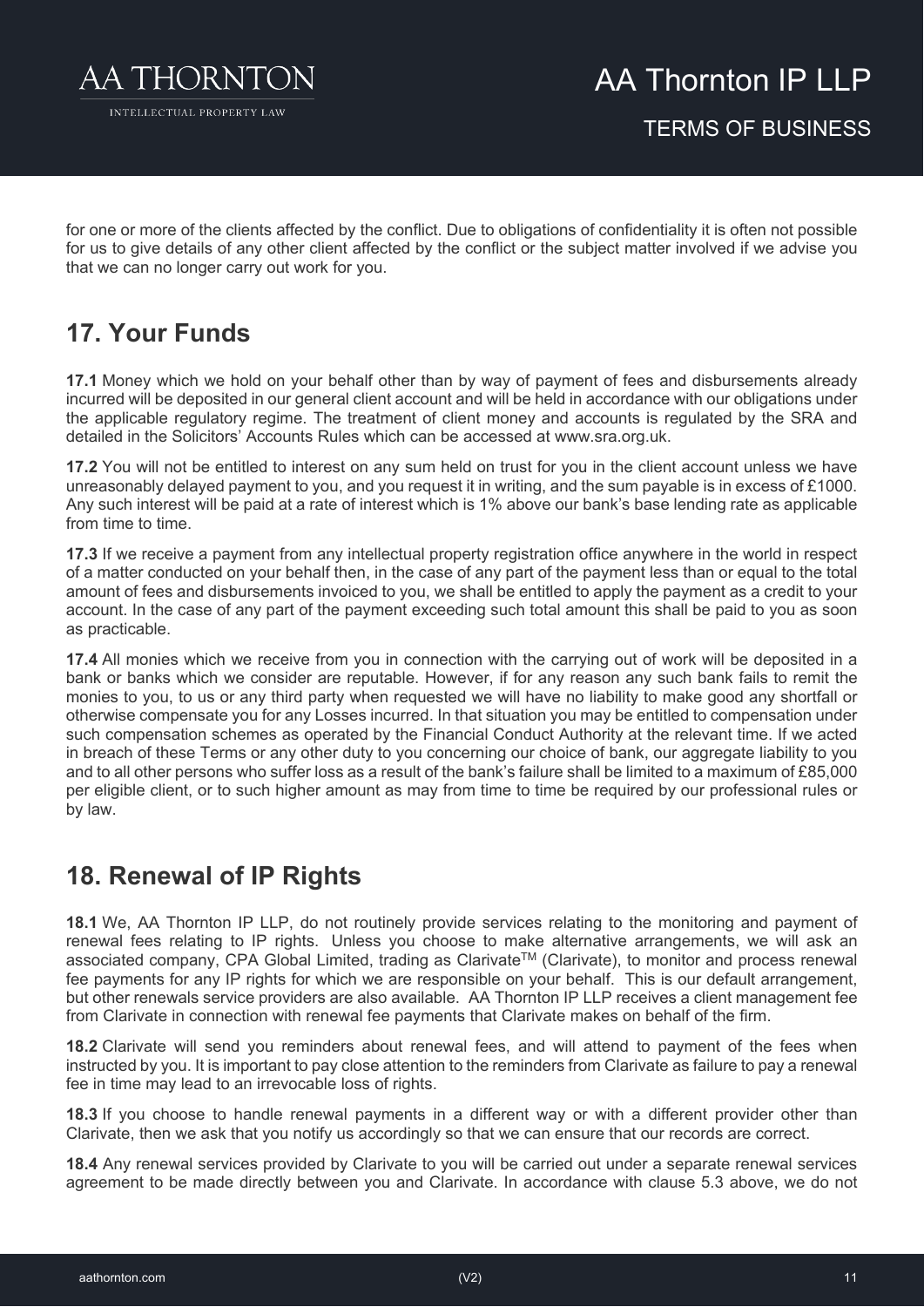

endorse or accept responsibility for the actions or omissions of Clarivate, and we will not be liable for any of their acts, omissions or defaults, save where by law such liability cannot be excluded.

### **19. Client Care and Complaints**

**19.1** Our complaints handling policy is governed by this clause 19 and our Complaints Procedure, a copy of which is available on request.

**19.2** If you do have any concerns about any aspect of the work being provided by us you should initially discuss them with the Partner responsible for the matter. If after such discussions you feel that the matter has not been adequately resolved then you may make a formal complaint, which should be addressed to our Partnership Chair, for whom contact details will be provided to you at the close of discussions with the Partner responsible or made available to you on request via email at clientcare@aathornton.com

**19.3** If we cannot resolve the matter to your satisfaction you may contact the Legal Ombudsman (for matters of poor service) or IPReg/the SRA (for matters relating to professional conduct). If you are unsure which of these has jurisdiction, then you should ask them to assist you in deciding. Once a decision has been made to approach one of these bodies you should do so promptly. Complaints to IPReg must relate to matters which have occurred within the last 12 months, unless the complaint cannot be brought until later. A complaint to the Legal Ombudsman must be made within 6 years of the act or omission complained of, and within 3 years of when you should reasonably have known there was cause for complaint, and within 6 months of you receiving a final response from us after complaining to us.

**19.4** You can contact the Legal Ombudsman:

in writing at PO Box 6806, Wolverhampton, WV1 9WJ

by telephone on 0300 555 0333

via email at [enquiries@legalombudsman.org.uk](mailto:enquiries@legalombudsman.org.uk)

via the website at [www.legalombudsman.org.uk](http://www.legalombudsman.org.uk/)

**19.5** You can contact IPReg:

in writing at 5<sup>th</sup> Floor, The Outer Temple, 222-225 Strand, London, WC2R 1BA

by telephone on 020 7353 4373

via email at [ipreg@ipreg.org.uk](mailto:ipreg@ipreg.org.uk)

via the website at [www.ipreg.org.uk](http://www.ipreg.org.uk/)

**19.6** You can contact the SRA:

in writing at The Cube, 199 Wharfside Street, Birmingham, B1 1RN

by telephone on 0370 606 2555

via the website at [www.sra.org.uk](http://www.sra.org.uk/)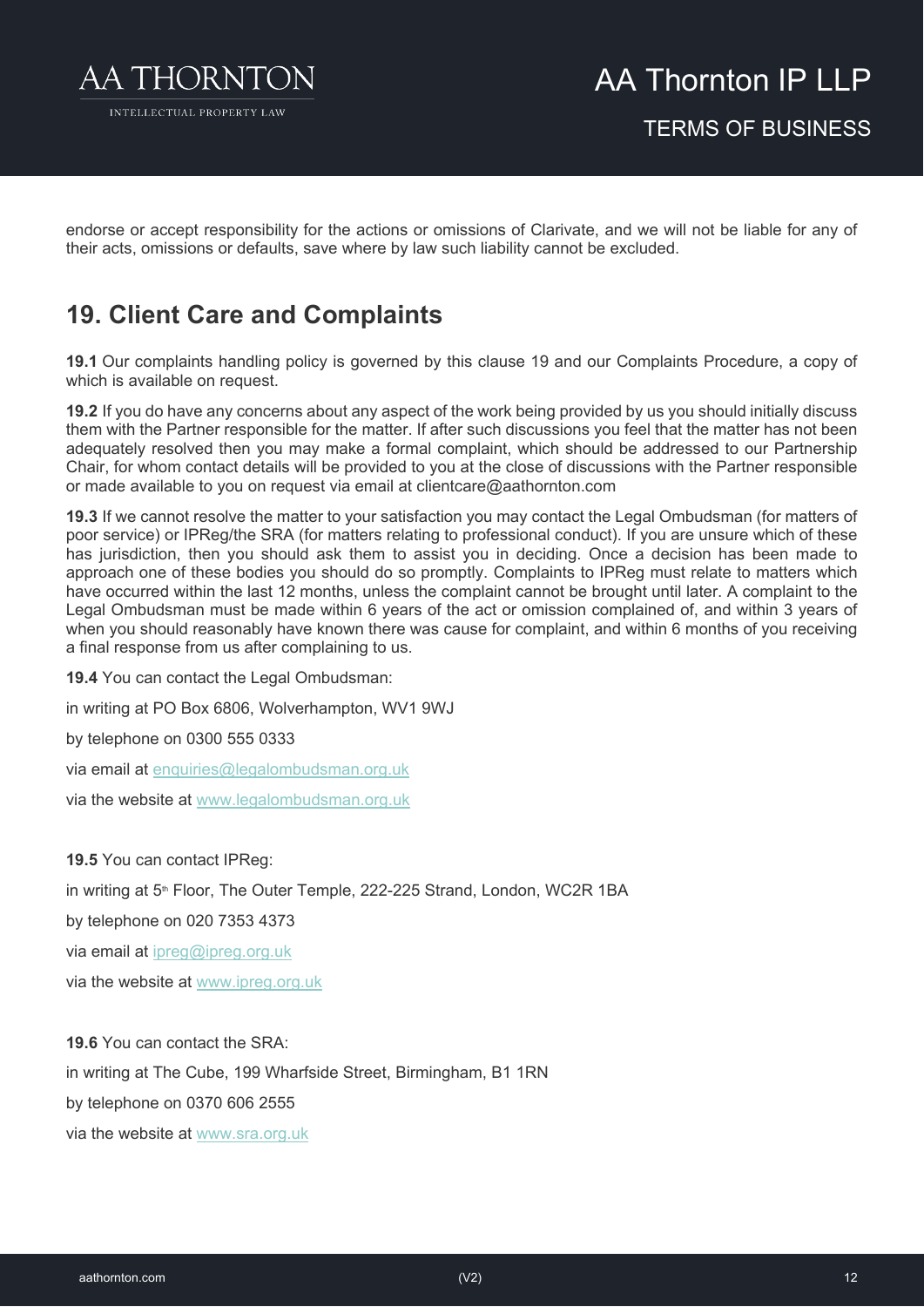

**19.7** Any complaint brought to these external bodies should be lodged promptly as further set out in our Complaints Procedure.

### **20. Termination**

**20.1** You may terminate your relationship with us at any time for any reason by notifying us in writing.

**20.2** We may terminate our relationship with you at any time by notifying you in writing:

**(a)** your failure to provide us with evidence of identity or information relating to the source or destination of funding;

**(b)** if any invoice is not paid in accordance with the terms of clause 7;

**(c)** if a conflict of interest arises between you and another client on a particular matter which compromises our professional duty;

**(d)** if you are insolvent;

**(e)** if a breakdown in trust between us occurs;

**(f)** if you ask us to break the law or a professional rule;

**(g)** if we are prevented from acting by the National Crime Agency ("NCA");

**(h)** if circumstances arise which in our reasonable opinion prevent us from continuing the work for you, or are a good reason for us to cease continuing the work; or

**(i)** if we wish to stop acting for you for any other reason.

**20.3** Upon termination of the relationship we will immediately cease to carry out any further work for you and we will be entitled to render an invoice for all charges and expenses including VAT incurred up to the date of termination which will be payable by you in accordance with clause 7.

**20.4** All clauses which expressly or impliedly are intended to continue in force following termination of our relationship will continue to apply notwithstanding such termination.

### **21. Outsourcing**

We reserve the right to outsource some services such as archiving, photocopying and document shredding. We will take all reasonable care to ensure that your information is kept confidential and only processed in accordance with our instructions. By accepting these Terms, you consent to such outsourcing arrangements.

### **General**

**22.1** Our failure or neglect at any time to enforce any of the provisions of these Terms shall not be construed as nor deemed to be a waiver of our rights under these Terms nor shall such failure or neglect in any way affect the validity of the whole or any part of these Terms and our right to take subsequent action shall not be prejudiced by such failure or neglect.